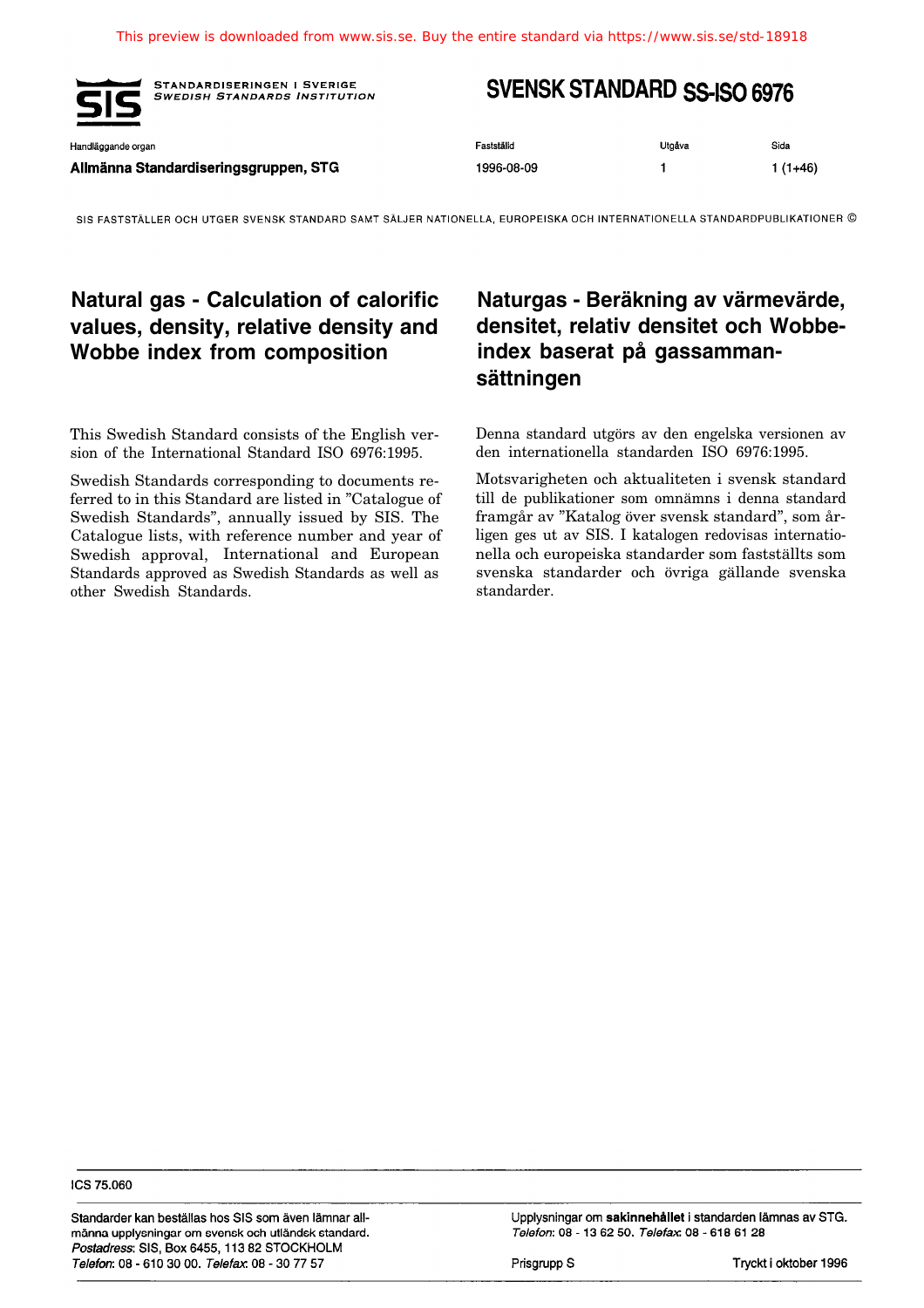This preview is downloaded from www.sis.se. Buy the entire standard via https://www.sis.se/std-18918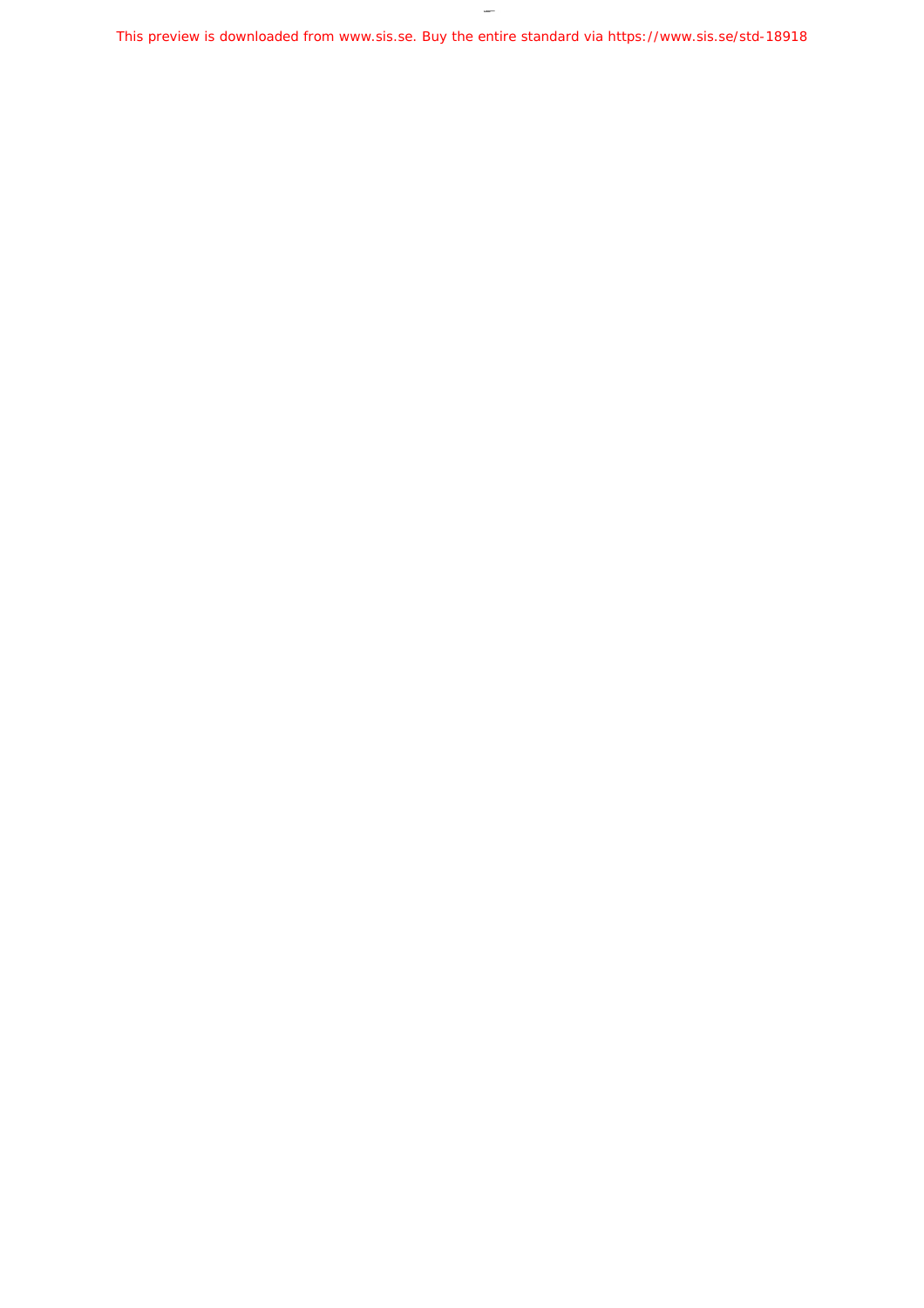# **Natural gas — Calculation of calorific values, density, relative density and Wobbe index from composition**

### **1 Scope**

This International Standard specifies methods for the calculation of the superior calorific value, inferior calorific value, density, relative density and Wobbe index of dry natural gases, natural gas substitutes and other combustible gaseous fuels, when the composition of the gas by mole fraction is known. The methods provide a means of calculating the properties of the gas mixture at commonly used metric reference conditions.

The methods of calculation require values for various physical properties of the pure components; these values are provided in tables and their sources are identified.

Methods are given for estimating the precision of calculated properties.

The methods of calculation of the values of properties on either a molar or mass basis are applicable to any dry natural gas, natural gas substitute or other combustible fuel which is normally gaseous. For the calculation of the values of properties on a volumetric basis, the methods are restricted to gases consisting preponderantly of methane (not less than 0,5 mole fraction).

Examples of calculations are given in annex D for the recommended methods of calculation.

### NOTES

1 The symbols used in this International Standard, together with their meanings, are given in annex A.

2 The qualifiers "higher", "upper", "total" and "gross" are, for the purposes of this International Standard, synonymous with "superior"; likewise, "lower" and "net" are synonymous with "inferior". The term "heating value" is

synonymous with "calorific value"; "specific gravity" is synonymous with "relative density"; "Wobbe number" is synonymous with "Wobbe index"; "compressibility factor" is synonymous with "compression factor".

3 If the composition of the gas is known by volume fractions these must be converted to mole fractions (see annex C). Note, however, that the derived mole fractions will have uncertainties greater than those of the original volume fractions.

4 For the purposes of this International Standard, the sum of the mole fractions used must be unity to the nearest 0,000 1, and all components with mole fractions greater than 0,00005 must be accounted for.

5 For the calorific value calculated on a volumetric basis, there are limitations on the amounts of components other than methane which may be present. It is impossible to be definitive on this matter, but the following guidelines may be useful:

N<sub>2</sub> should not be present in amounts exceeding 0.3 mole fraction;

 $CO_2$  and  $C_2H_6$  should each not exceed 0,15 mole fraction;

no other component should exceed 0,05 mole fraction.

Given these limits, the expected trueness of the calculation is within 0,1 %.

6 The effects of water vapour on the calorific value, either directly measured or calculated, are discussed in annex F.

7 For the methods of calculation described to be valid, the gas must be above its hydrocarbon dew-point at the prescribed reference conditions.

8 The values of basic physical property data are subject to revision as more accurate values become available from authoritative sources.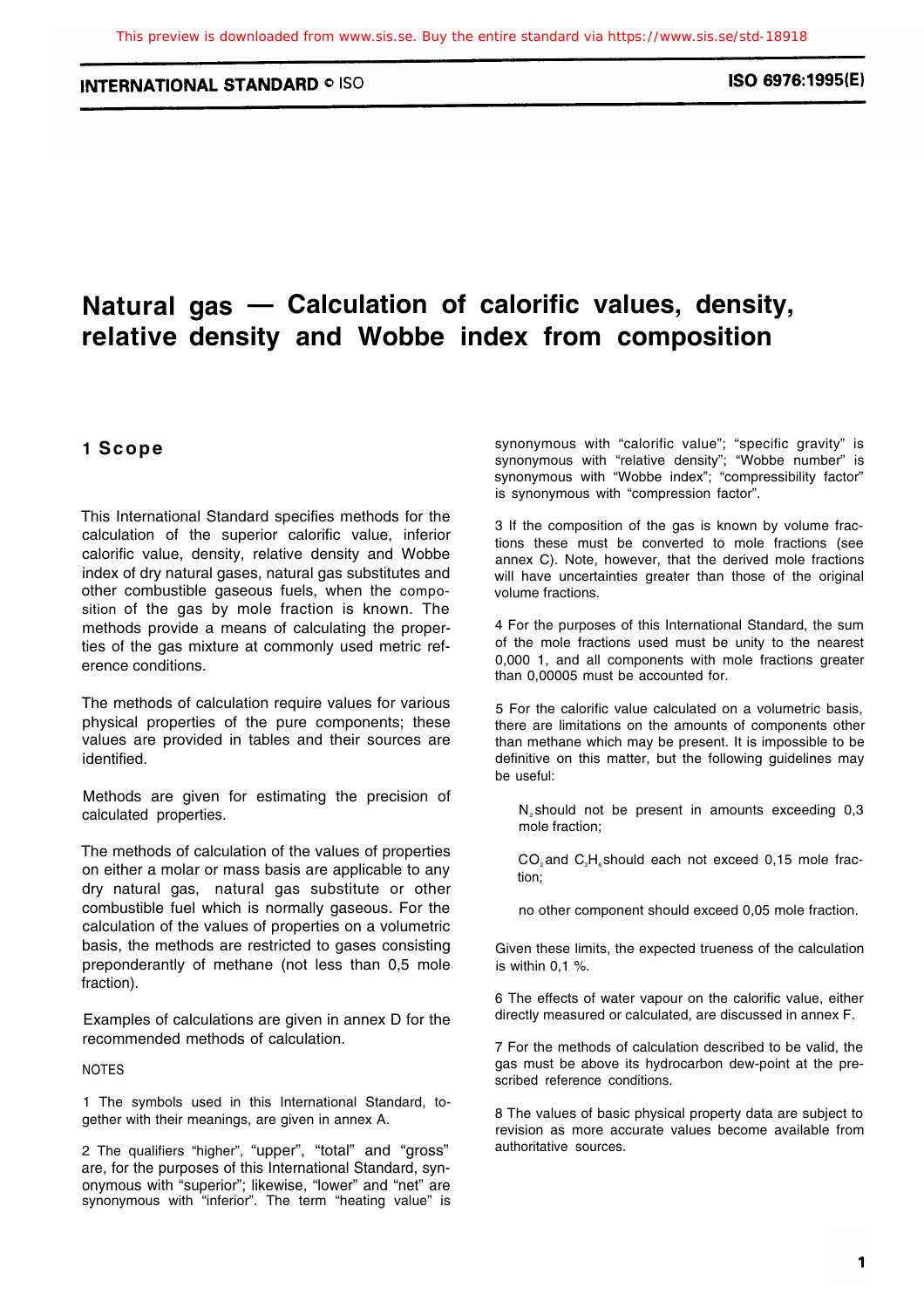# **2 Definitions**

For the purposes of this International Standard, the following definitions apply.

**2.1 superior calorific value:** The amount of heat which would be released by the complete combustion in air of a specified quantity of gas, in such a way that the pressure  $p$  at which the reaction takes place remains constant, and all the products of combustion are returned to the same specified temperature  $t_i$ , a s that of the reactants, all of these products being in the gaseous state except for water formed by combustion, which is condensed to the liquid state at  $t_i$ .

Where the quantity of gas is specified on a molar basis, the calorific value is designated as  $\overline{H}_{S}(t_{1}, p_{1})$ ; on a mass basis the calorific value is designated as  $H_{S}(t_{1}, p_{1}).$ 

Where the quantity of gas is specified on a volumetric basis, the calorific value is designated as  $H_S[t_1,p_1,V(t_2,p_2)]$ , where  $t_2$  and  $p_2$  are the gas volume (metering) reference conditions (see figure 1).

**2.2 inferior calorific value:** The amount of heat which would be released by the complete combustion in air of a specified quantity of gas, in such a way that the pressure *p,* at which the reaction takes place remains constant, and all the products of combustion are returned to the same specified temperature  $t<sub>i</sub>$  a s that of the reactants, all of these products being in the gaseous state.

On molar, mass and volumetric bases, the inferior calorific value is designated respectively as  $\overline{H_1}(t_1,p_1)$ ,  $\hat{H}_1(t_1,p_1)$  and  $H_1[(t_1,p_1),V(t_2,p_2)]$ .

**2.3 density** The mass of a gas sample divided by its volume at specified conditions of pressure and temperature.

**2.4 relative density:** The density of a gas divided by the density of dry air of standard composition (see annex B) at the same specified conditions of pressure and temperature, The term ideal relative density applies when both gas and air are considered as fluids which obey the ideal gas law (see 2.7); the term real relative density applies when both gas and air are considered as real fluids.

**2.5 Wobbe index:** The superior calorific value on a volumetric basis at specified reference conditions, divided by the square root of the relative density at the same specified metering reference conditions.

**2.6 enthalpy of transformation:** The enthalpy of transformation of a substance from state A to state B is thermodynamic terminology for the amount of heat release which accompanies the transformation between states. A **positive** heat release is taken by convention to be a numerically identical **negative** enthalpy increment. The quantities enthalpy of combustion and enthalpy of vaporization therefore have meanings which should be contextually self-evident; the term enthalpic correction refers to the (molar) enthalpy of transformation between the ideal and real states of a gas.



**Figure 1 — Calorific value on a volumetric basis — Metering and combustion reference conditions**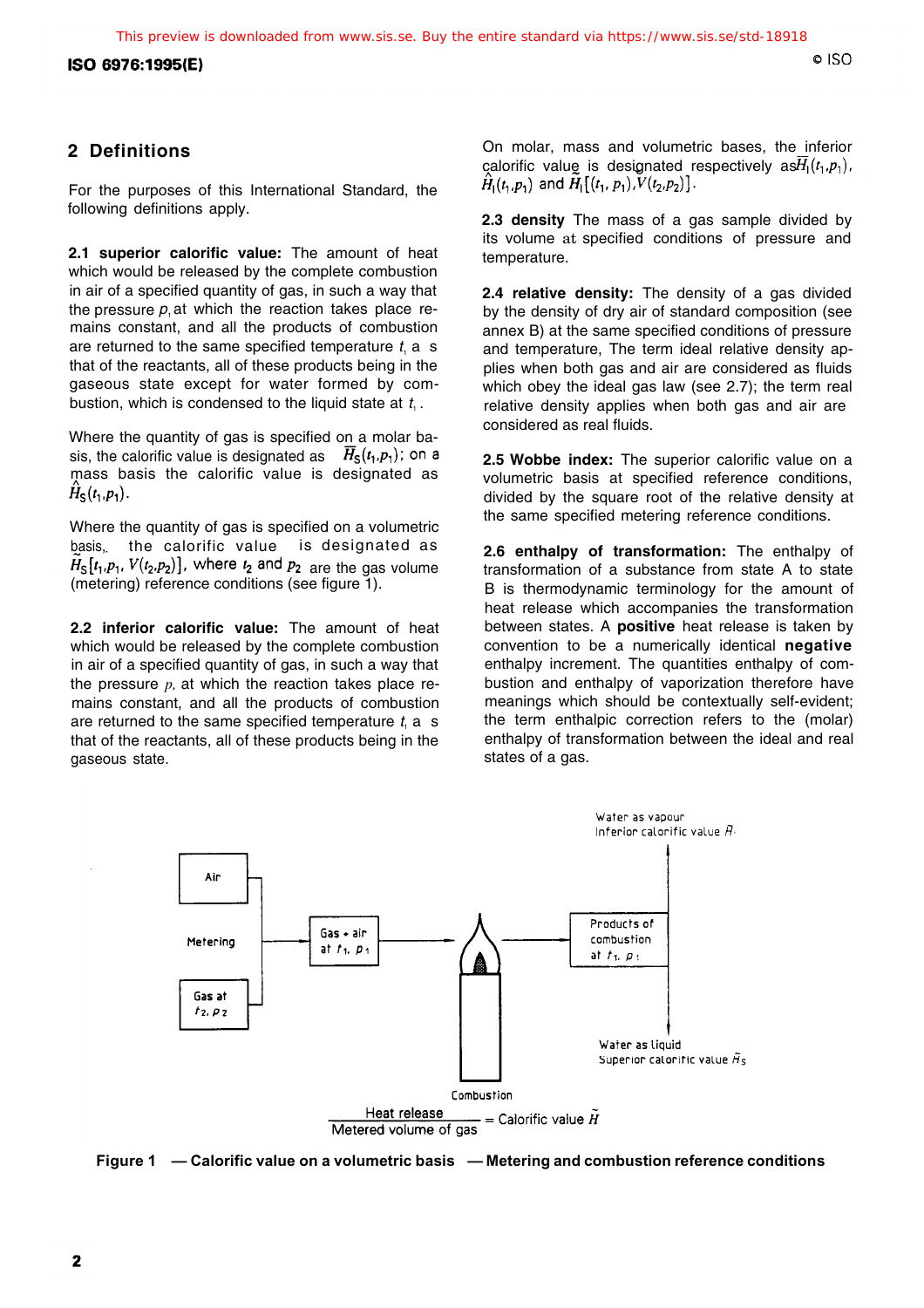This preview is downloaded from www.sis.se. Buy the entire standard via https://www.sis.se/std-18918

**2.7 ideal gas and real gas:** An ideal gas is one which obeys the ideal gas law:

$$
p \cdot V_m = R \cdot T \tag{1}
$$

where

- $\boldsymbol{p}$ is the absolute pressure;
- $\overline{T}$ is the thermodynamic temperature;
- $V_{\rm m}$ is the volume per mole of gas;
- $\boldsymbol{R}$ is the molar gas constant, in coherent units.
- No real gas obeys this law. For real gases, equation (1) must be rewritten as

$$
p \cdot V_{\mathsf{m}} = Z(T, p) \cdot R \cdot T \tag{2}
$$

where *Z(T,p) is* a variable, often close to unity, and is known as the compression factor (see 2.8 and E.2).

**2.8 compression factor:** The actual (real) volume of a given mass of gas at a specified pressure and temperature divided by its volume, under the same conditions, as calculated from the ideal gas law.

**2.9 combustion reference conditions:** The specified temperature  $t_i$  and pressure  $p_i$ . These are the conditions at which the fuel is notionally burned (see figure 1).

**2.10 metering reference conditions:** The specified temperature  $t_2$  and pressure  $p_2$ . These are the conditions at which the amount of fuel to be burned is notionally determined; there is no a priori reason for these to be the same as the combustion reference conditions (see figure 1).

NOTE 9 A range of reference conditions is in use throughout the world; appropriate data for the principal sets of metric reference conditions are given in tables in this International Standard.

**2.11 dry natural gas:** Gas which does not contain water vapour at a mole fraction greater than 0,000 05.

# **3 Principle**

Methods are provided for the calculation of the calorific values, density, relative density and Wobbe index of any dry natural gas, natural gas substitute or other combustible gaseous fuel from a known composition. These methods use equations in which, for all individual molecular species of the gas mixture, the values of ideal-gas thermophysical properties (which are given) are weighted in accordance with the corre-

sponding mole fraction, all the terms then being added together to obtain the "mole fraction average" of the property for the ideal-gas mixture. Values on a volumetric basis are then converted to values for the real-gas state by applying a volumetric correction factor.

NOTE 10 An enthalpic correction factor which is also, in principle, required in calorific value calculations is deemed to be negligible in all relevant cases.

In clause 10, values are given for the physical properties of the pure components of natural gas on molar, mass and volumetric bases for the commonly used reference conditions. Examples of calculations are given in annex D.

### **4 Behaviour of ideal and real gases**

### **4.1 Enthalpy of combustion**

The most fundamental physical quantities required in the calculation of calorific values from first principles are the ideal-gas (standard) molar enthalpies of combustion for the component gases of the mixture. These quantities are complex functions of temperature; thus, the values required depend upon the combustion reference temperature  $t<sub>i</sub>$ . For practical reasons, it is not intended that the user himself carries out calculations which give the appropriate values at any arbitrary combustion reference temperature. Instead, tabulations are given for the temperatures  $t_1 = 25$  °C, 20 °C, 15 °C and 0 °C. In clause E.1 the derivations of the values tabulated are discussed; the important point is that all four values for any substance are mutually consistent in a thermodynamic sense.

For the calorific value (on any of the three possible bases), a so-called enthalpic correction is, in principle, required in order to convert the ideal-gas enthalpy of combustion for the gas mixture to a value appropriate to the real gas. This, however, is generally small enough to be negligible. A discussion justifying such neglect is given in clause E.3.

### **4.2 Calculation of compression factor**

For the volumetric-basis calorific value, a second realgas correction is required to account for the deviation of the gas from volumetric ideality, and this is generally not negligible. This correction is also required in the calculation of density, relative density and, by implication, Wobbe index. Clause E.2 gives the background to the way in which corrections for volumetric non-ideality should be applied, discusses the principles involved, and justifies the simplifications em-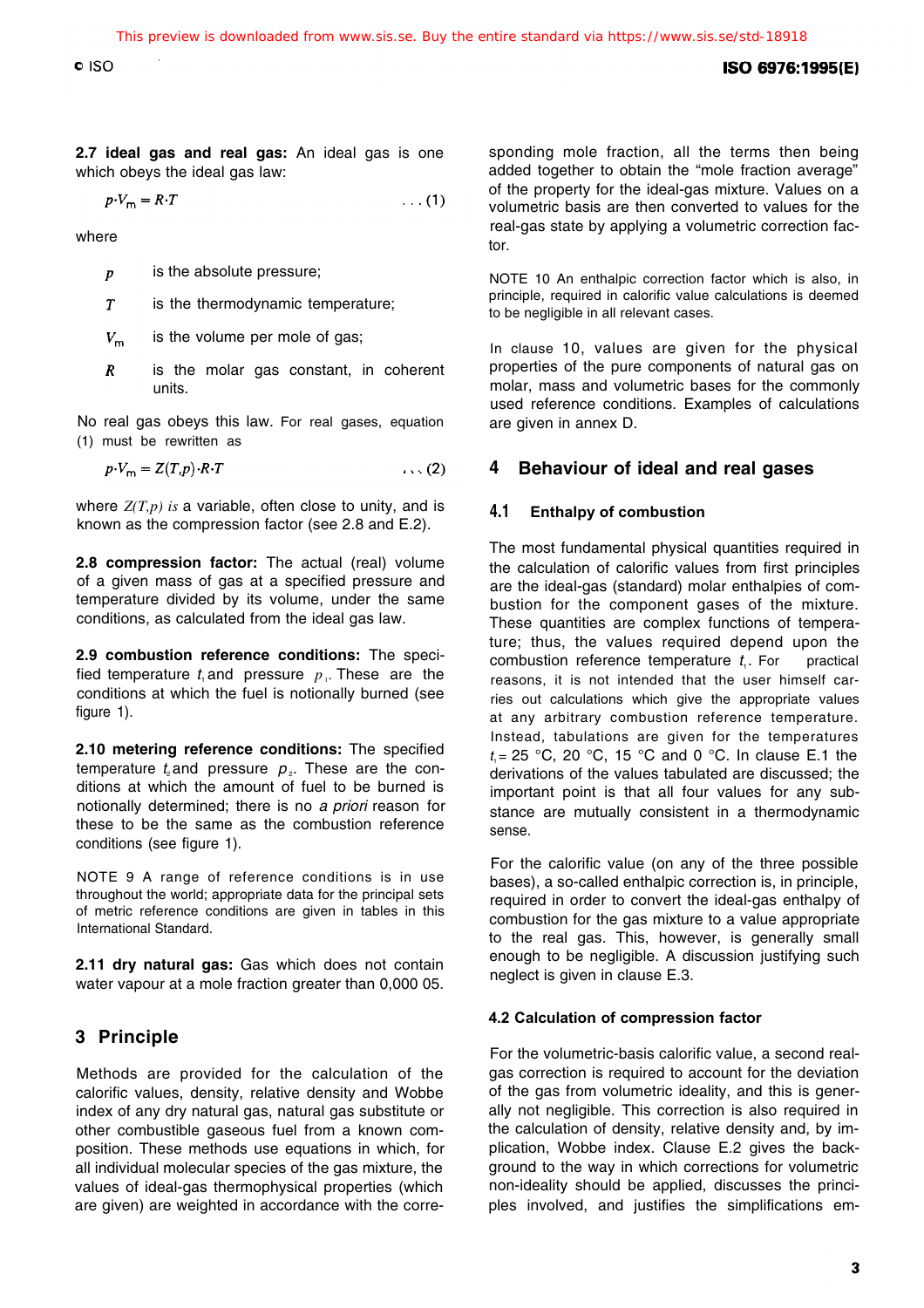ployed which enable tractable calculations to be made have been derived from the 25 °C values in accordwithout necessitating machine computation. ante with the methods described in clause E. 1.

Such corrections for volumetric non-ideality are made NOTES using the compression factor  $Z_{mix}$ . The formulation to be used for  $Z_{\text{mix}}$  at the metering reference conditions,<br>be used for  $Z_{\text{mix}}$  at the metering reference conditions,<br>as regarded for the solar strenge described in also as quently the combustion reference pressure  $p_i$ as required for the calculations described in clauses as required for the calculations described in clauses for the ideal-gas case and is omitted from the nomenclature<br>5 to 9, is (equation E.17):

$$
Z_{\text{mix}}(t_2, p_2) = 1 - \left[\sum_{j=1}^{N} x_j \sqrt{b_j}\right]^2 \qquad \qquad \dots (3)
$$

where the summation is taken over all N components of the mixture. Values of the so-called summation factor  $\sqrt{b_i}$  are given in table 2 (clause 10) at the three metering reference conditions of common interest, for all of the components of natural gas and substitute natural gas considered in this International Standard. Values are also given for all pure component compression factors (or hypothetical compression factors)  $Z_{\scriptscriptstyle\mathsf{p}}$ , from which the b<sub>i</sub>'s have generally been derived using the relationship  $b_i = 1 - Zj$ . Any user requiring greater detail should consult clause E.2.

# **5 Calculation of calorific value on a molar basis**

The ideal-gas calorific value on a molar basis, at a **basis** temperature  $t_{1}$ , of a mixture of known composition is calculated from the equation **6.1 Ideal gas**

$$
\overline{H}^{\circ}(t_1)=\sum_{j=1}^N x_j \cdot \overline{H}_j^{\circ}(t_1) \qquad \qquad \ldots (4)
$$

- $\overline{H}^{\circ}(t_1)$  is the ideal molar calorific value of the mixture (either superior or inferior);
- $\overline{H}_{i}^{o}(t_{1})$  is the ideal molar calorific value of com-
- $x_i$

Numerical values of  $H_i^{\vee}$  for  $t = 25$  °C are given in table 3 (clause 10); the values for  $(H_i^{\circ})$ are taken from the original literature sources cited in annex M, and the values for  $(\overline{H}_{i}^{o})$  derived using the accepted value of the standard enthalpy of vaporization of water  $x_i$  being the mole fraction of at 25 °C (see annex B). component j;

Values for  $\overline{H}_i^0$  for other temperatures  $(t_1 = 20 \degree C,$   $M_j$  being the molar mass of com-15 °C and 0 °C) are also given in table 3; these values ponent j; ponent j;

adopted.

12 The ideal-gas calorific value on a molar basis of a gas or gas mixture is defined in this International Standard as a positive number. The values given in table 3 are numerically equal to the standard molar enthalpies of combustion, which are, however, conventionally expressed as negative quantities (see 2.6).

### **5.2 Real gas**

For the purposes of this International Standard the real-gas calorific value on a molar basis is taken as numerically equal to the corresponding ideal-gas value.

NOTE 13 A rigorous approach to the calculation of the real-gas calorific value on a molar basis from the ideal-gas value would require the calculation of an enthalpic correction (see 4.1 ) for the mixture. In practice, this correction is very small for typical natural gases, and can usually be neglected with resultant errors not exceeding 50 J·mol<sup>-1</sup> (approximately 0,005 %) (see clause E.3),

# **5.1 Ideal gas 6 Calculation of calorific value on a mass**

The ideal-gas calorific value on a mass basis, at a temperature  $t<sub>i</sub>$ , of a mixture of known composition is calculated from the equation where

$$
\hat{H}^{\circ}(t_1) = \frac{\overline{H}^{\circ}(t_1)}{M} \qquad \qquad \dots (5)
$$

ponent *j* (either superior or inferior);  $\begin{array}{ccc} M & \text{is the molar mass of the mixture, and is} \end{array}$ is the mole fraction of component  $i$ . calculated from the equation

$$
M = \sum_{j=1}^{N} x_j M_j \qquad \qquad \ldots (6)
$$

- 
-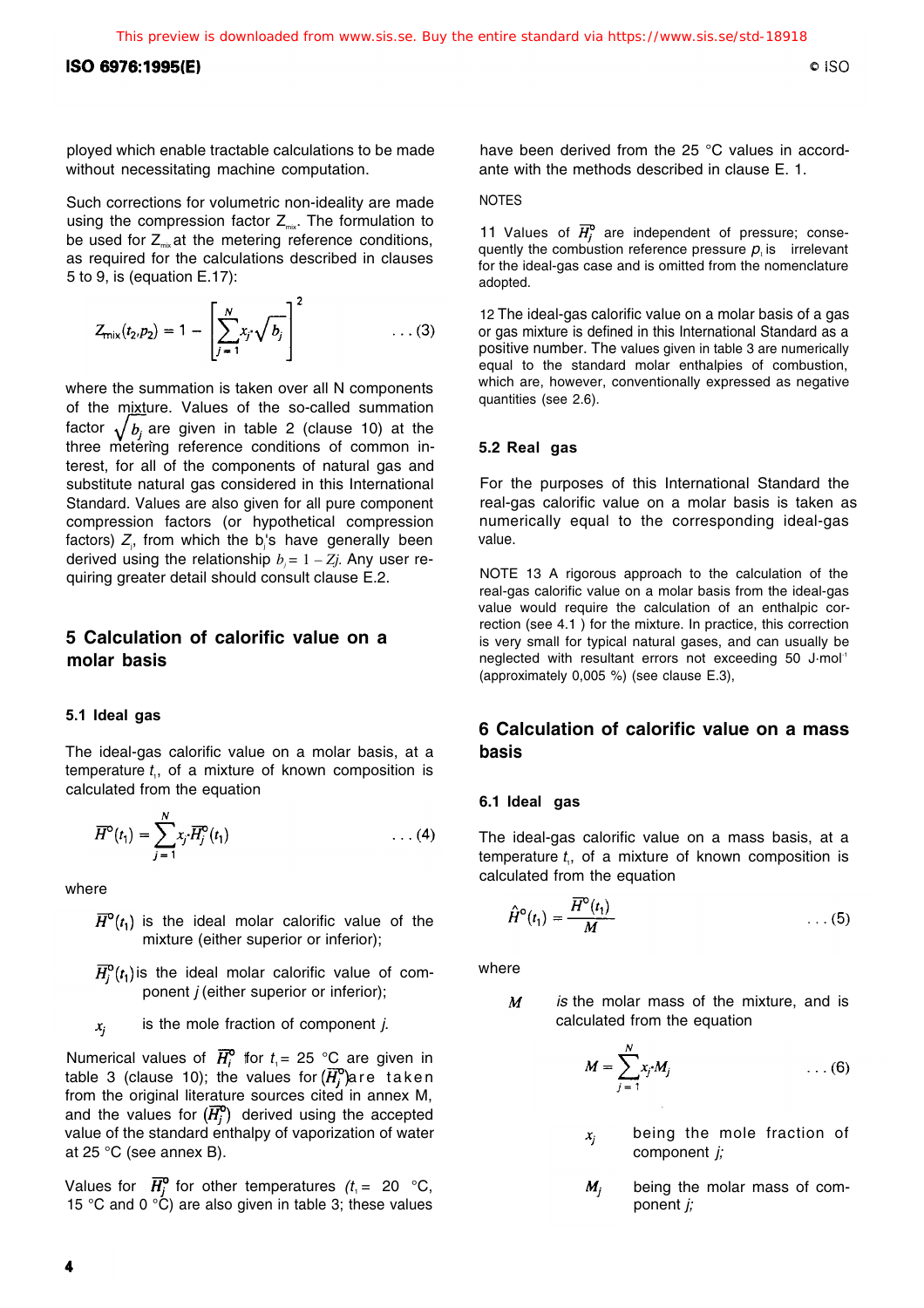$\hat{H}^{\text{o}}(t_1)$  is the ideal calorific value on a mass basis of the mixture (either superior or inferior).

Table 1 (clause 10) lists values of the molar mass for all components considered in this International Standard.

Use of equations (5) and (6) represents the definitive method for calculating  $\hat{H}^{\circ}$  An alternative method uses the equation

$$
\hat{H}^{\circ}(t_1) = \sum_{j=1}^{N} \left( x_j \times \frac{M_j}{M} \right) \hat{H}_j^{\circ}(t_1) \qquad \qquad \ldots (7)
$$

where  $\hat{H}^{\text{o}}_j(t_1)$  is the ideal calorific value on a mass basis of component (either superior or inferior).

For convenience, values of  $H_i^o$  for four values of  $t$ <sub>1</sub> (25 °C, 20 °C, 15 °C and 0 °C) are given in table 4 (clause 10), in order that the user may avoid the necessity of using values of  $H_i^{\circ}$  as the starting point of a calculation.

Numerical values obtained from either method will be concordant to within  $0.01$  MJ $\cdot$ kg<sup>-1</sup> which is within the limits of significance for the current state-of-theart.

### **6.2 Real gas**

For the purposes of this International Standard, the real-gas calorific value on a mass basis is taken as numerically equal to the corresponding ideal-gas value.

NOTE 14 See 5.2 for clarification and justification.

# **7 Calculation of calorific value on a volumetric basis**

### **7.1 Ideal gas**

The ideal-gas calorific value on a volumetric basis, for a combustion temperature  $t<sub>1</sub>$ , of a mixture of known composition, metered at a temperature  $t<sub>z</sub>$  and pressure  $p<sub>2</sub>$ , is calculated from the equation

$$
\widetilde{H}^{\circ}[t_1, V(t_2, p_2)] = \overline{H}^{\circ}(t_1) \times \frac{p_2}{R \cdot T_2} \qquad \qquad \dots (8)
$$

where

$$
\overline{H}^{\circ}[t_1, V(t_2, p_2)]
$$
 is the ideal calorific value on a  
volumetric basis of the mixture  
(either superior or inferior);

is the molar gas constant  $\boldsymbol{R}$  $(= 8.314 510 J \cdot mol^{-1} \cdot K^{-1})$ see clause B.1):

$$
T_2(= t_2 + 273.15)
$$
 is the absolute temperature, in kelvins.

The use of equation (8) represents the definitive method for calculating  $\widetilde{H}^{\circ}$ . An alternative method uses the equation

$$
\widetilde{H}^{\circ}[t_1, V(t_2, p_2)] = \sum_{j=1}^{N} x_j \widetilde{H}_j^{\circ}[t_1, V(t_2, p_2)] \qquad \qquad \ldots \text{ (9)}
$$

where  $H_j^0[t_1, V(t_2, p_2)]$  is the ideal calorific value on a volumetric basis of component *j* (either superior or inferior).

For convenience, values of  $\widetilde{H}_{j}^{\circ}$  for a variety of combustion and metering reference conditions are given in table 5 (clause 10), in order that the user may avoid the necessity of using values of  $\overline{H}_{i}^{\circ}$  as the starting point of a calculation.

Numerical values obtained from either method will be concordant to within  $0.01$  MJ $\cdot$ m<sup>-3</sup>, which is within the limits of significance for the current state-of-theart.

### **7.2 Real gas**

The real-gas calorific value on a volumetric basis, for combustion at temperature  $t_i$  and pressure  $p_i$  of a gas mixture metered at a temperature  $t<sub>z</sub>$  and pressure  $p<sub>z</sub>$ is calculated from the equation

$$
\widetilde{H}[t_1, V(t_2, p_2)] = \frac{\widetilde{H}^{\circ}[t_1, V(t_2, p_2)]}{Z_{\text{mix}}(t_2, p_2)} \qquad \qquad \dots (10)
$$

where

- $\widetilde{H}[t_1, V(t_2, p_2)]$ is the real-gas calorific value on a volumetric basis (either superior or inferior);
- $Z_{\rm mix}(t_2, p_2)$ is the compression factor at the metering reference conditions.

The compression factor  $Z_{mix}(t_z, p_z)$  is calculated from ecuation (3), using values of the summation factor  $\sqrt{b_j}$  given for individual pure substances in table 2 (clause 10).

NOTE 15 See 5.2 for clarification and justification of the practical approach to real-gas calorific values. Since no enthalpic correction is made to the ideal-gas calorific value on a volumetric basis in this calculation, the combustion reference pressure  $p_i$  is irrelevant and is omitted from the nomenclature adopted.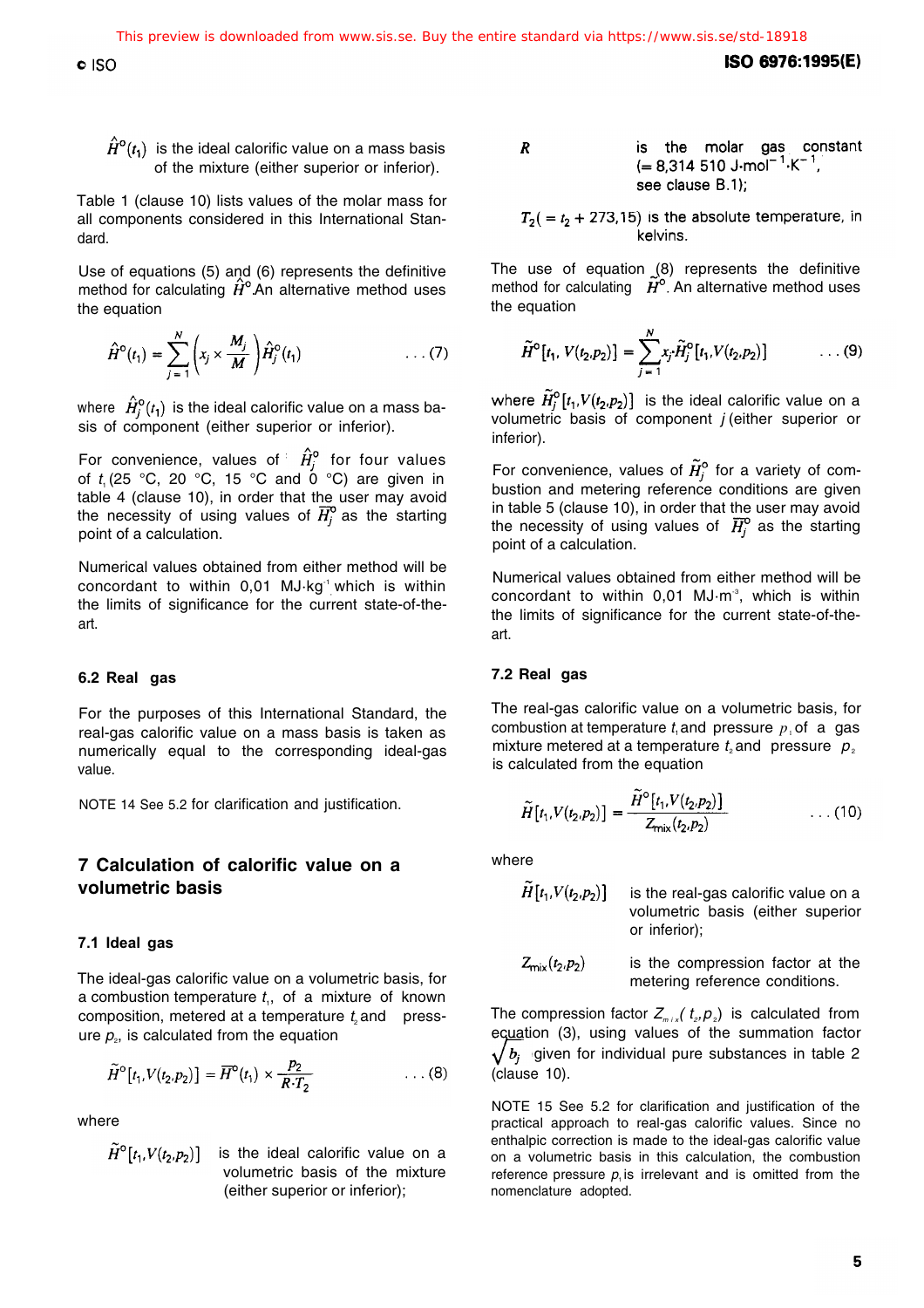# **8 Calculation of relative density, densit 8.2 Real gas and Wobbe index**

**8.1 Ideal gas**

The relative density of the ideal gas is independent of any reference state, and is calculated from the equation

$$
d^{\circ} = \sum_{j=1}^{N} x_j \times \frac{M_j}{M_{\text{air}}}
$$
 (11)

 $d^{\circ}$ is the relative density of the ideal gas;

is the molar mass of component j; М,

is the molar mass of dry air of standard  $M_{\rm air}$ composition.

B.3 gives the composition of standard air the derived value for  $M_{\textrm{\tiny air}}$  is 28,962 6 kg $\cdot$ kmol $^{\cdot}$ .

The density of the ideal gas depends upon its tem-

$$
\rho^{\circ}(t,p) = \left(\frac{p}{R \cdot T}\right) \sum_{j=1}^{N} x_j M_j \qquad \qquad \ldots (12)
$$

where

 $\rho^{o}(t,p)$  is the density of the ideal gas;

- is the molar gas constant the equation<br>  $(= 8,314,510)$  J·mol<sup>-1</sup>· $K^{-1}$ ,  $\overline{R}$ see clause B.1);
- $\overline{T}$ (=t+273,15) is the absolute temperature, in kelvins.

The Wobbe index of the ideal gas is calculated from the equation is the Wobbe index of the real gas;  $W$  is the Wobbe index of the real gas;

$$
W^{o}[t_1, V(t_2, p_2)] = \frac{\widetilde{H}_{S}^{o}[t_1, V(t_2, p_2)]}{\sqrt{d^{o}}}
$$
 (13)

where

 $W^{\circ}$ is the Wobbe index of the ideal gas;



The relative density of the real gas is calculated from the equation

$$
d(t,p) = \frac{d^{o} \cdot Z_{\text{air}}(t,p)}{Z_{\text{mix}}(t,p)} \tag{14}
$$

© ISO

where

- $d(t,p)$ is the relative density of the real gas;
- is the compression factor of the gas;  $Z_{\text{mix}}(t,p)$
- $Z_{\text{air}}(t,p)$ is the compression factor of dry air of where standard composition.

The compression factor  $Z_{mix}(t,p)$  is calculated from ecuation (3), using values of the summation factor  $\sqrt{b_i}$  given for individual pure substances in table 2 (clause 10). The compression factor  $Z_{\text{air}}(t,p)$  is given in clause B.3 as

Table 1 (clause 10) lists values of molar mass. Clause  $Z_{air}$  273,1 5 K, 101,325 kPa) = 0,99941  $Z_{air}$  (288,15 K, 101,325 kPa) = 0,99958  $Z_{air}$  (293,15 K, 101,325 kPa) = 0,99963

perature t and pressure  $p$ , and is calculated from The density of the real gas is calculated from the equation

$$
\rho(t,p) = \frac{\rho^{\circ}(t,p)}{Z_{\text{mix}}(t,p)} \tag{15}
$$

where  $p(t,p)$  is the density of the real gas.

The Wobbe index of the real gas is calculated from

$$
W[t_1, V(t_2, p_2)] = \frac{\tilde{H}_{\rm S}[t_1, V(t_2, p_2)]}{\sqrt{d(t_2, p_2)}}
$$
 (16)

where

 $\tilde{H}_{\rm S}$ is calculated as described in 7.2.

NOTE 16 Some care in the use of units is required for the calculations described in this subclause, particularly for calculations of density. With *R* expressed in joules per mole kelvin, <sup>p</sup> in kilopascals and *M* in kilograms per kilomole, the value of  $p$  is obtained automatically in kilograms per cubic metre, the preferred SI unit.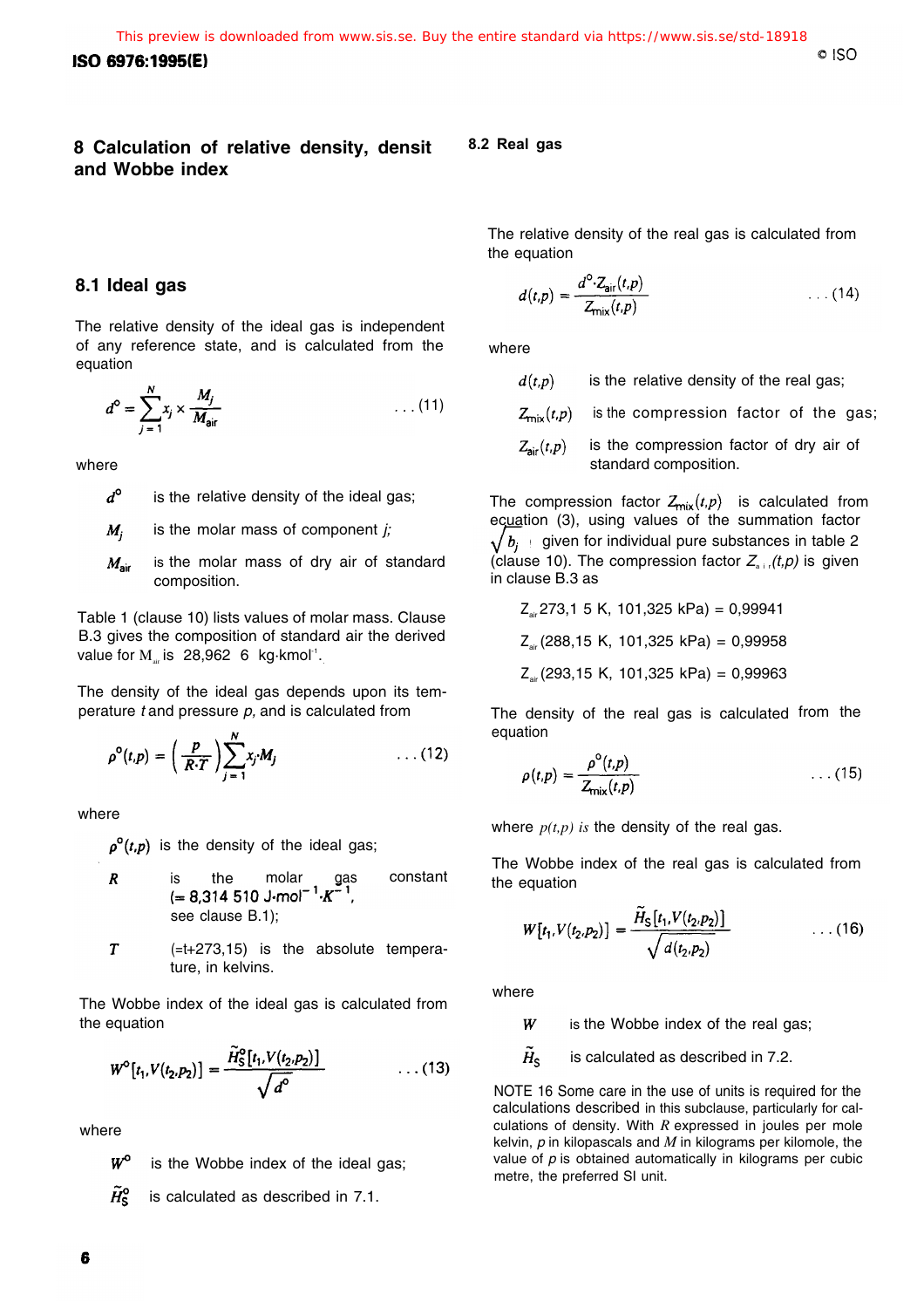# **9 Accuracy**

### **9.1 Precision**

### **9.1.1 Repeatability and reproducibility**

The precision of a calculated physical property value, which results solely from random errors in the analytical procedures, may be expressed in terms of repeatability and/or reproducibility, where these are defined as follows.

**Repeatability:** The value below which the absolute difference between a pair of successive test results obtained using the same method, on identical test material, by the same operator, using the same apparatus, in the same laboratory, within a short interval of time, may be expected to lie with a specified probability. In the absence of other indications, the probability is 95 %.

**Reproducibility:** The value below which the absolute difference between two single test results obtained using the same method, on identical test material, by different operators, using different apparatus, in different laboratories, may be expected to lie with a specified probability. In the absence of other indications, the probability is 9570.

The latter quantity is usually significantly larger than the former. Each measure of the precision of a calculated physical property depends only upon the precision of the analytical data.

The general concepts of repeatability and reproducibility may be applied not only to physical properties calculated from compositional analyses, but also to each component concentration in the analyses from which the properties are derived. Consequently, the repeatability or reproducibility of a physical property value may actually be obtained in either of two apparently equivalent ways, viz.

a) By direct application of the above definitions to repeated calculations of the physical property in question, i.e. from the equation

$$
\Delta Y = 2\sqrt{2} \left[ \frac{\sum_{i=1}^{n} (Y_i - \overline{Y})^2}{n-1} \right]^{1/2} \qquad \qquad \dots (17)
$$

 $\Delta Y$ is either the repeatability or reproducibility of Y, as appropriate;

- $\boldsymbol{Y}_i$ is the value of the physical property calculated from the ith analysis of the gas;
- $\overline{Y}$ is the arithmetic mean of  $n$  values of  $Y_{i}$

NOTE 17 For definitions of repeatability and reproducibility, their interpretation in terms of the standard deviation of the population of values as given b equation (17), and for the origin of the factor  $2\sqrt{2}$ therein, see for example reference [26] in annex M.

b) By combining, in an appropriate manner, the repeatability or reproducibility of the concentration of each component in the gas analysis; the appropriate combination formulae are given in 9.1,2 and 9.1.3 (for the derivation of these equations, see annex H).

NOTE 18 The equivalence of a) and b) in Practice as opposed to principle is open to discussion. This is because the statistical link between the methods assumes that the repeatedly measured analytical values are distributed in a Gaussian (normal) fashion for each component concentration, and that this is also the case for the set of calculated physical property values. Experience has shown that these criteria are not usually met, especially for small data sets and/or sets containing outliers.

### **9.1.2 Estimation of repeatability**

The repeatability AH, at a 95 %. confidence level, of the calorific value  $H$  may be calculated either from equation (17) (with Y replaced by  $H$ ), or directly from the analytical data, using the appropriate expression, as follows:

a) When all components except methane are analysed, the methane  $(i = 1)$  concentration being calculated by difference, then

$$
\Delta H_{\text{mix}}^{\text{o}} = \left\{ \sum_{j=2}^{N} \left[ \Delta x_{j} \left( H_{j}^{\text{o}} - H_{1}^{\text{o}} \right) \right]^{2} \right\}^{1/2} \qquad \dots (18)
$$

where

- $\Delta H_{\rm mix}^{\rm o}$  is the repeatability of the calculated ideal-gas calorific value (molar or volumetric basis) for the mixture;
- is the repeatability of the mole fraction  $\Delta x_i$ of component  $i$  in the mixture of N components;
- $H_i^{\rm o}$ is the ideal-gas calorific value of component *i*;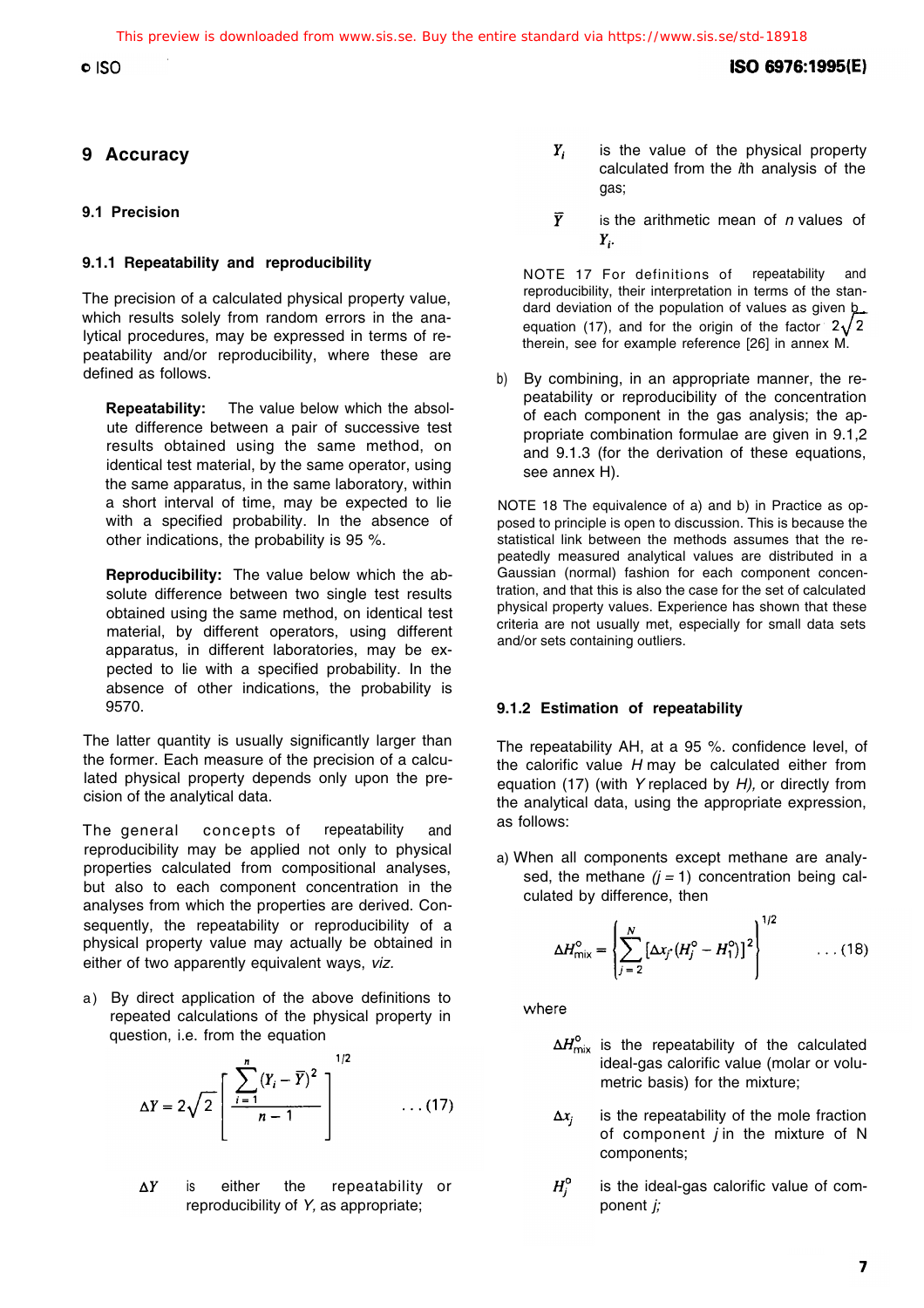- $H^{\circ}$  is the ideal-gas calorific value of methane.
- b) When all components including methane are analysed, then

$$
\Delta H_{\text{mix}}^{\text{o}} = \left\{ \sum_{j=1}^{N} \left[ \Delta x_{j}^{*} \cdot (H_{j}^{\text{o}} - H_{\text{mix}}^{\text{o}}) \right]^{2} \right\}^{1/2} \qquad \dots (19)
$$

where, although  $H_{\text{mix}}^{\circ}$  is calculated using the normalized mole fractions  $x_j$ ,  $\Delta x_j^*$  is the repeatability of the mole fraction of component  $j$  in the mixture of N components before normalization is carried out.

The repeatability  $\Delta d$  of the relative density and  $\Delta \rho$  of the density may be calculated from the following equations, respectively:

$$
\Delta d = \frac{\Delta M}{M_{\text{air}}} \tag{20}
$$

$$
\Delta \rho = \frac{\Delta M \cdot p}{R \cdot T} \tag{21}
$$

where  $\Delta M$  is the repeatability of the mean molar mass  $M$  of the natural gas, given by

— for case a):

$$
\Delta M = \left\{ \sum_{j=2}^{N} \left[ \Delta x_j \left( M_j - M_1 \right) \right]^2 \right\}^{1/2} \qquad \dots (22)
$$

— For case b):

$$
\Delta M = \left\{ \sum_{j=1}^{N} \left[ \Delta x_j^* \cdot (M_j - M) \right]^2 \right\}^{1/2} \qquad \dots (23)
$$

where  $M_i$  is the molar mass of component j.

The repeatability  $\Delta W$  of the Wobbe index may be calculated from the equation

$$
\Delta W = W \cdot \left[ \left( \frac{\Delta \tilde{H}}{\tilde{H}} \right)^2 + \left( \frac{\Delta d}{2d} \right)^2 \right]^{1/2} \qquad \dots (24)
$$

As for the calorific value, the repeatabilities  $\Delta M$ ,  $\Delta d$ ,  $\Delta \rho$  and  $\Delta W$  may also be determined by calculation of the standard deviation of a set of calculated property values [i.e., from equation (17) with Y replaced by A-f, *d, p* or *W,* as appropriate] where the compositional analyses have been carried out in accordance with the definition of repeatability given in 9.1.1. However, the provision given in note 18 to 9.1.1 still applies.

NOTE 19 The contribution of the repeatability  $\Delta Z$  of the calculated compression factor Z to the overall repeatability  $\Delta H$  of the calorific value on a volumetric basis is small, and is therefore ignored in the above formulation; likewise, the contribution of AZ to the overall repeatability  $\Delta \rho$  of the realgas density,  $\Delta d$  of the real-gas relative density and  $\Delta W$  of the real-gas Wobbe index is also ignored.

### **9.1.3 Estimation of reproducibility**

The reproducibilities  $\Delta H$ ,  $\Delta d$ ,  $\Delta \rho$  and  $\Delta W$  of the calorific values, relative density, density and Wobbe index may be calculated by means of the equations (18) to (24) inclusive, provided that the  $\Delta x_i$  and  $\Delta x_i^*$  in equations  $(18)$ ,  $(19)$ ,  $(22)$  and  $(23)$  are now identified as the appropriate reproducibilities of the mole fractions  $x_i$  The reproducibilities may also be determined from the calculation of  $2\sqrt{2}$  times the standard deviation of the population of calculated values of *H, d, p* or *W,* using equation (17), where the analyses of compositions have been carried out in accordance with the definition of reproducibility given in 9.1.1.

### **9.2 Trueness**

Observations of the precision of analytical data cannot be regarded as carrying any implication for the trueness of those data; it is entirely possible to achieve excellent precision at the same time as very bad trueness.

The absolute trueness of a calculated physical property value of a natural gas mixture may be considered as resulting from the combination of three independent sources of systematic error, viz.

- a) uncertainties in the basic data given in tables 1 to 5;
- b) bias in the method of calculation which uses these data;
- c) uncertainties (as distinct from random imprecision) in the analytical data used as input to the method.

In practice, it is difficult to make calculations of trueness due to the lack of adequate information; for example, reference back to original sources of basic data often reveals information concerning precision only (see, in this context, the discussion of methane given in annex G), and the same is often true for analytical data. In addition, a rigorous approach would provide an absolute uncertainty, whereas what is often required in practice is an estimate of the uncertainty of a physical property value relative to some datum point. For example, calorific values are often